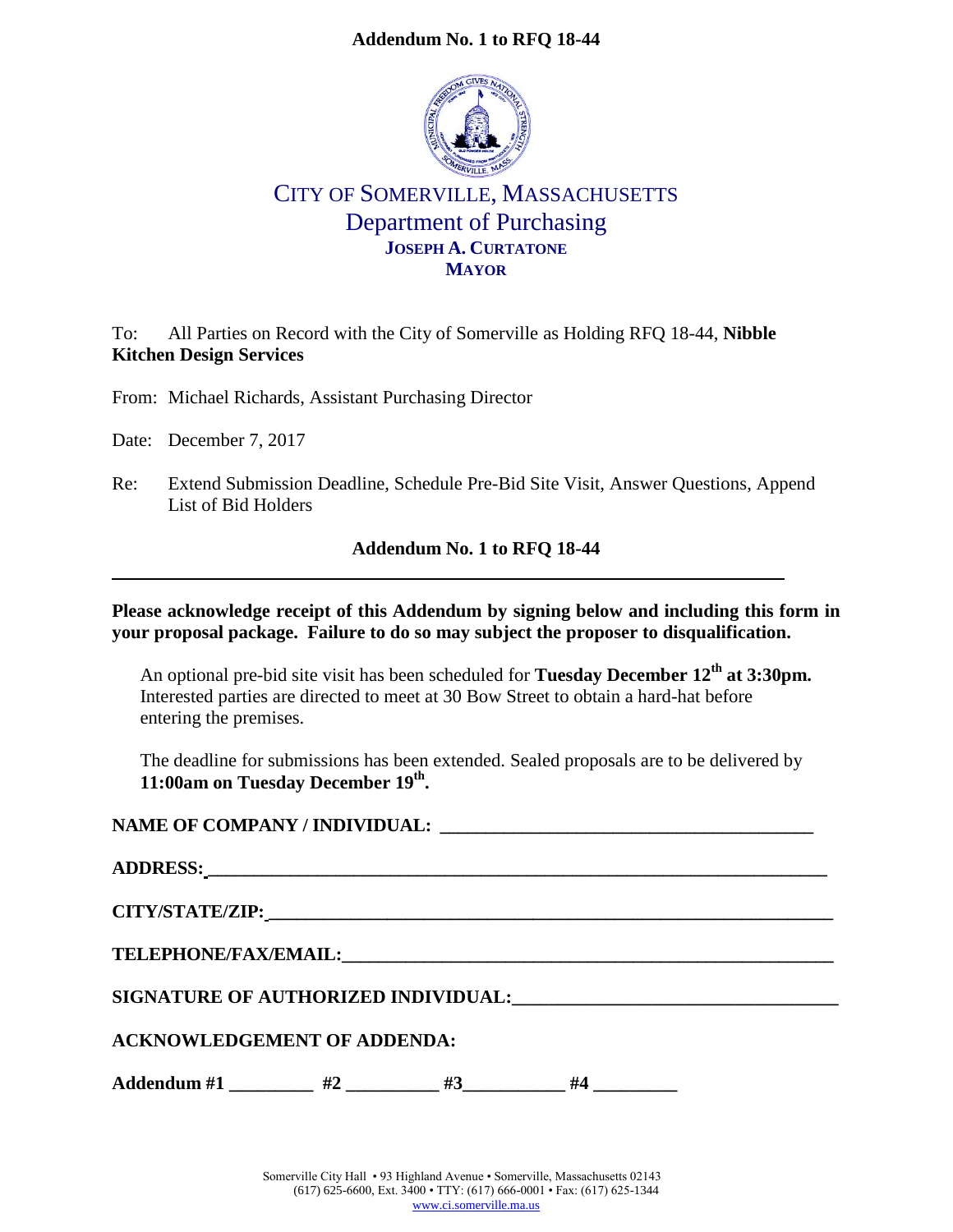## **Addendum No. 1 to RFQ 18-44**

Q.Is the baseline SD plan included in Appendix A as part of any larger feasibility study? A. No, We worked with a consultant to derive a schematic to determine if all of our needs could fit in this 400 sq. ft. space. This is as far as the discovery has gone.

Q. How was the construction budget of \$120,000 developed?

A. We did an initial determination of the equipment we would need and then determined a standard per sq. foot construction estimate to derive at this budget.

Q. Should we include SD services in our proposal submission or is the baseline plan considered the final version?

A. We believe this is the best use of the odd space. But you may include an SD estimate.

Q. Will the foodservice equipment selection be the responsibility of the designer or owner provided?

A. The architect will assist in finalizing the specifications for the kitchen equipment and the owner will bid out the purchase.

Q. What is the space currently used as/fit out for?

A. There is no current use – it is a new development.

Q. On what floor is this unit?

A. First

Q. Is there a dedicated shaft in the space for a grease duct or an existing grease duct?

A. Yes, and snubs for water, gas, and HVAC.

Q. In the comparative evaluation criteria matrix in Sect 2, "a very high level of "landscape design" experience is specified. However, it is not obvious that landscape is relevant to this project based on the scope listed. Is landscape design required to included in our scope of services?

A. No, this is an oversight. Please disregard all references to landscape design.

Q. Could you elaborate on the User Design Criteria Documents that are listed as part of DD & CDs? Who are the User Designers? Please confirm that the Architectural Design & Engineering A. We want drawings or documentation to provide a rationale for the intended outcome and use (ie a kitchen)

Q. Who developed the Schematic design sketch, and is that person/ office available to discuss the intention of the design?

A. A colleague of the Arts Council and owner of Casa B Restaurant in Somerville provided the baseline schematic. As this is an active procurement, all questions and discussions must go through the Purchasing Department directly. The selected vendor may have an opportunity to discuss the intention of the design after the contract is awarded.

Q. What are the specific consultants that are required to qualify for the Project?

A. Licensed architects and access to licensed subs are required for this project.

Q. Are drawings of the existing conditions available?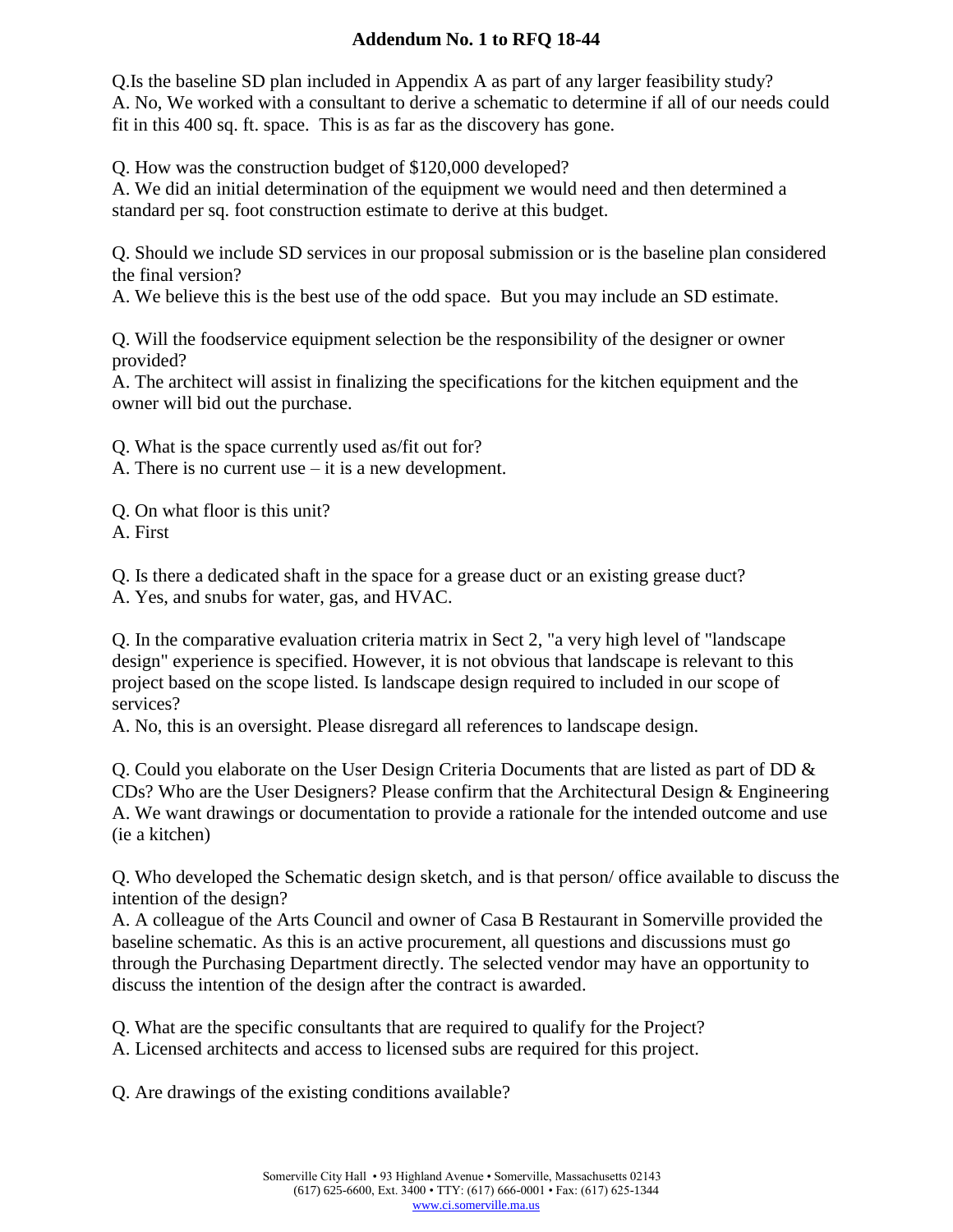## **Addendum No. 1 to RFQ 18-44**

A. The site is currently under construction. The existing condition is that it will be delivered as a "white box" with utilities snubs. Attached is a drawing illustrating the proposed final space for the market – this project will be for Unit 9.

Q. Is there an End-user and are they available to discuss specific needs and wishes? A. The contractor awarded the contract will work with the end users to discuss the specific project and site needs.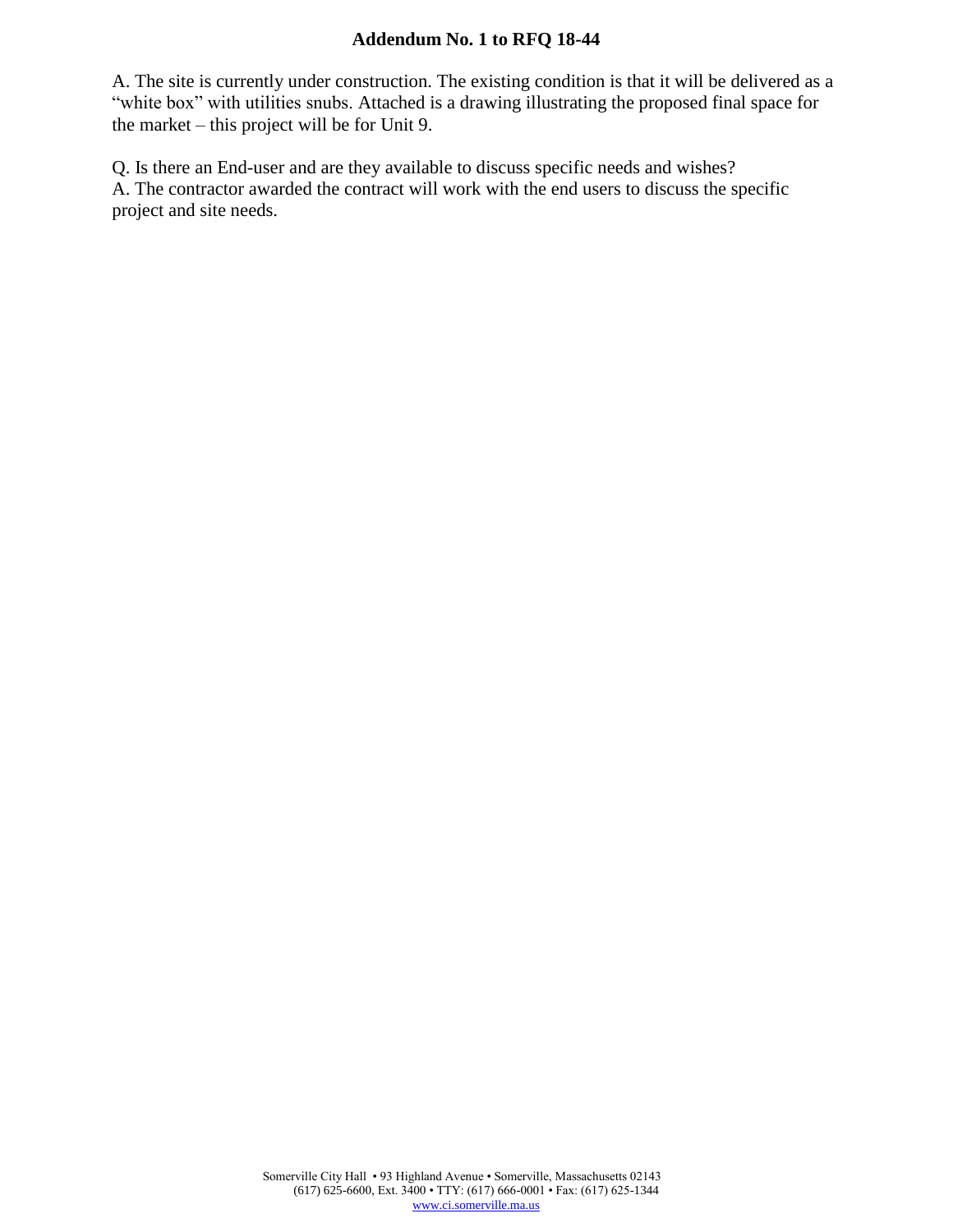